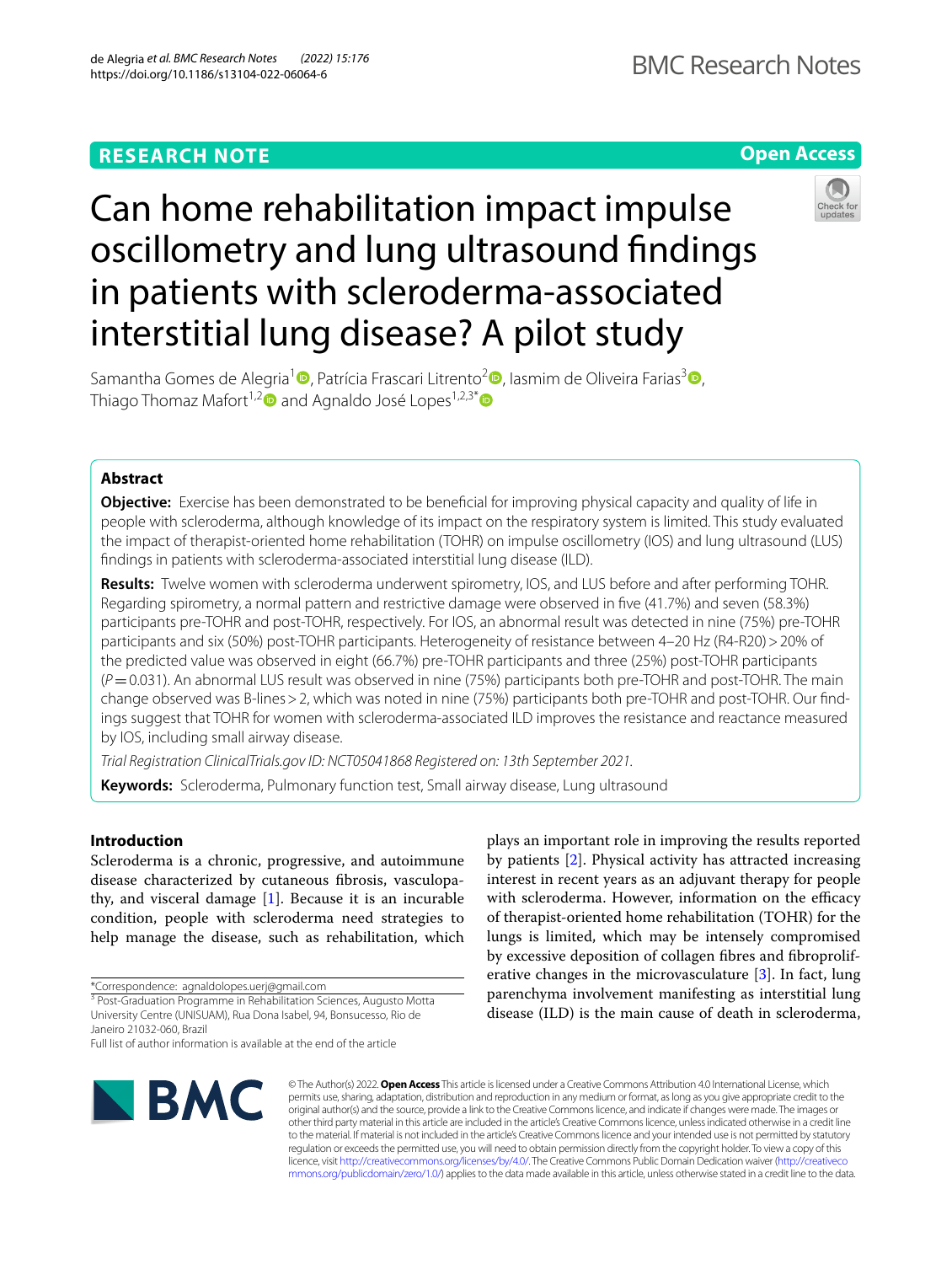followed by pulmonary vascular involvement due to pulmonary hypertension [\[4](#page-5-0)].

Small airway disease (SAD) is a common fnding in scleroderma and is detected in up to two-thirds of cases [[5\]](#page-5-1). Similarly, ILD is a frequent complication in scleroderma, with up to 80% of patients presenting with pulmonary fbrosis [\[6](#page-5-2)]. Although impulse oscillometry (IOS) and lung ultrasound (LUS) have been described as promising techniques to evaluate SAD and ILD, respectively, in patients with scleroderma [\[7](#page-5-3)], little is known about the efects of exercise on the measurements provided by these techniques. Exercise has been demonstrated to be safe and benefcial for improving physical capacity, vascular function, and quality of life in people with scleroderma [\[8](#page-5-4), [9](#page-5-5)], although knowledge of its impact on the respiratory system is limited. The present study aimed to evaluate the impact of TOHR on IOS and LUS fndings in patients with scleroderma-associated ILD.

# **Main text**

# **Methods**

This study used a quasiexperimental and pre-post design and evaluated 12 consecutive women aged>18 years who were regularly seen at Pedro Ernesto University Hospital of the Rio de Janeiro State University (UERJ), Rio de Janeiro, Brazil, and met the diagnostic criteria for scleroderma [\[10](#page-5-6)]. All patients had scleroderma with associated ILD confrmed by computed tomography (CT) scan. Patients with acute or chronic respiratory disorders, patients with comorbidities unrelated to scleroderma, and patients who were unable perform functional tests were excluded. The protocol was approved by the local ethics committee, and all patients signed an informed consent form.

The participants were subjected to TOHR, which was performed three times per week for 12 weeks. After evaluation, each patient received a prescription for TOHR exercises in the form of a booklet describing all exercises and a video demonstrating how to improve accessibility. Each session included muscle strengthening (including respiratory muscles), aerobic resistance, and flexibility exercises lasting 60 min. The session began with 5 min of warm-up exercises, followed by 20 min of strengthening movements for large muscle groups and resistance exercises using light weights and functional movements. Subsequently, 10 min of postural control training was performed through proprioceptive exercises on the ground, followed by 20 min of aerobic training in functional circuits. Finally, 5 min of stretching and relaxation were performed using calisthenic exercises. The participants were contacted weekly by telephone by a physical therapist who monitored treatment progression. Home-level exercise intensity was monitored using Borg's Perceived Exertion Scale<4 and peripheral oxygen saturation > 92% as criteria; if these signs were not within the indicated range, the patient was instructed to discontinue TOHR and contact the physical therapist in order to restart TOHR after 30 min  $[11]$  $[11]$  $[11]$ . The participants were evaluated before and after 12 weeks of TOHR [[12,](#page-5-8) [13](#page-5-9)].

IOS was performed using an impulse oscillometer (Quark i2m, Cosmed, Rome, Italy). During the IOS evaluation, the participants were instructed to remain seated, support the cheeks with their hands, wear a nose clip, and then breath normally for 40 s. The following resistive and reactive parameters were evaluated: respiratory system resistance (Rrs) at  $4$  Hz (R4), 6 Hz (R6), 10 Hz (R10), and 20 Hz (R20); the mean resistance between 4 and 20 Hz (Rm); the heterogeneity of resistance between 4–20 Hz (R4–R20); resonance frequency (Fres); and the area under the reactance curve  $(AX)$ . The following values were considered abnormal: R4, R6, R10, and/or  $R20 \ge 150\%$  of the predicted value; Fres > 12 Hz;  $AX > 3.60$  cm  $H<sub>2</sub>O/L/s$ ; and R4-R20>20%, which was also used to diagnose SAD [[14–](#page-5-10)[16\]](#page-5-11). Immediately after a rest period of approximately 5 min from IOS performance, spirometry was performed on the Vitatrace VT 130 SL equipment (Codax Ltda, Rio de Janeiro, Brazil) using standardized recommendations [[17\]](#page-5-12) and national reference values [\[18](#page-5-13)].

Finally, the participants performed LUS in an Aplio XG device (Toshiba Medical Systems, Tokyo, Japan) coupled to a 7.5- to 10-MHz multifrequency linear transducer or a 3.5- to 5-MHz convex transducer in B mode. All LUS evaluations were performed by two examiners, and any disagreements were resolved by consensus. As no consensus has been established for the LUS protocol, signal capture was performed in six areas of each hemithorax as follows: two anterior, two lateral, and two posterior. For the evaluation of pathological LUS signs, we sought to identify B-lines (defned as hyperechoic narrow-base reverberation artefacts, which extend similar to a laser beam to the edge of the screen) $>2$ , coalescent B-lines, and subpleural consolidations [\[19\]](#page-5-14). Points were assigned to each of the six areas as follows to obtain the aeration score: B-lines > 2, 1 point; coalescent B-lines, 2 points; and consolidations, 3 points; the sum of all areas represented the aeration score [[20\]](#page-5-15).

Data analysis was performed using IBM SPSS Statistics version 26.0 software (IBM Corp., Armonk, NY, USA). The normality of the variables was evaluated by the Shapiro–Wilk test. Because of the nonparametric distribution of the data, pre- and post-TOHR measurements were compared by the Wilcoxon signed-rank test (numerical data) and the unilateral exact McNemar test (categorical data). The absolute delta was obtained by subtracting the post-TOHR value from the pre-TOHR value. The results are expressed as the median (interquartile ranges) or as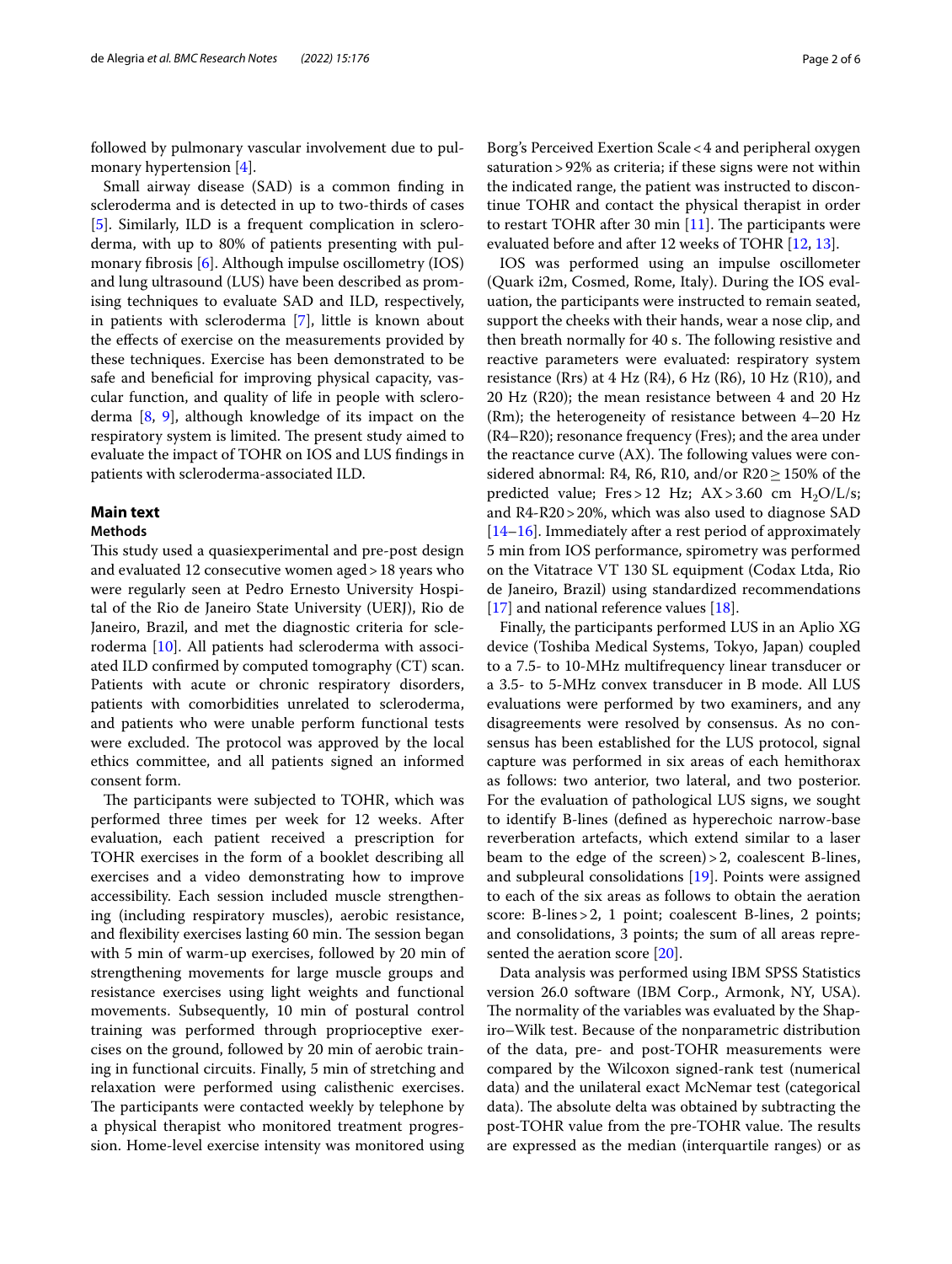numbers (frequencies). Statistical signifcance was considered *P*<0.05.

# **Results**

Among the 12 women with scleroderma evaluated for inclusion in the study, three were excluded due to difficulty walking. The time since diagnosis was  $9(3-18.5)$ years, and none of the women had a history of smoking. The baseline characteristics of the scleroderma patients participating in the study are shown in Table [1](#page-2-0).

Regarding pulmonary function tests (PFTs), a normal pattern and restrictive damage were observed in 5 (41.7%) and 7 (58.3%) participants, respectively, none of whom had obstructive damage on spirometry. This distribution of spirometric patterns was maintained after TOHR, although a discrete reduction in forced vital capacity between pre- and post-TOHR was noted  $(P=0.06)$ . Considering the changes in the resistive and reactive parameters on IOS, an abnormal test result was detected in 9 (75%) participants pre-TOHR and in 6 (50%) participants post-TOHR. Fres>12 Hz was present in 8 (66.7%) and 5 (41.7%) participants, respectively, in the pre-TOHR and post-TOHR groups, while  $AX > 3.60$  cm  $H<sub>2</sub>O/L/s$  was present in 7 (58.3%) and 2 (16.7%) participants, respectively, in the pre-TOHR and post-TORH groups. An R4-R20 value>20% of the predicted value was observed in 8 (66.7%) participants pre-TOHR and in 3 (25%) participants post-TOHR  $(P=0.031)$ . Comparisons of the

<span id="page-2-0"></span>**Table 1** Characteristics of scleroderma patients participating in the study at baseline

| Variables                            |              |
|--------------------------------------|--------------|
| Demographic/anthropometric data      |              |
| Age (years)                          | 51 (40–63)   |
| BMI ( $kg/m2$ )                      | 26.4 (24–31) |
| Clinical characteristics             |              |
| Limited cutaneous scleroderma (n, %) | 7(58.3)      |
| Diffuse cutaneous scleroderma (n, %) | 5(41.7)      |
| ILD(n, %)                            | 12 (100%)    |
| PH (n, %)                            | 3(25%)       |
| Gastrointestinal symptoms (n, %)     | 6(50%)       |
| Renal crisis (n, %)                  | 1(8.3%)      |
| Serology                             |              |
| Anti-TOPO I positivity (n, %)        | 8(66.7%)     |
| Anti-RNAP III positivity (n, %)      | 3(25%)       |
| Anti-centromere positivity (n, %)    | 1(8.3%)      |
|                                      |              |

Results expressed as the median (interquartile range) or number (%)

ILD: interstitial lung disease (diagnoses by computed tomography); PH: pulmonary hypertension; anti-TOPO I: antibodies against topoisomerase I; anti-RNAP III: antibodies against RNA polymerase III

parameters provided by the PFTs pre- and post-TOHR are shown in Table [2](#page-3-0) and Fig. [1](#page-3-1).

An altered LUS result was observed in 9 (75%) participants both pre-TOHR and post-TOHR. The main change observed was B-lines>2, which was noted in 9 (75%) participants both pre- and post-TOHR. Coalescent B-lines and subpleural consolidations were present in 5 (41.7%) and 2 (16.7%) participants, respectively, both pre-TOHR and post-TOHR. However, a reduction in the aeration score between pre- and post-TOHR was identified, although without statistical significance  $(P=0.06)$ (Table [2\)](#page-3-0).

## **Discussion**

Rehabilitation is an important tool to help individuals manage scleroderma and potentially delay its disabling efects, including those involving the respiratory system [[2\]](#page-4-1). One of the most important issues in the rehabilitation of patients with chronic diseases, including those with scleroderma, is regularity and repeatability, which can be more easily achieved by TOHR, especially during the current COVID-19 pandemic  $[3]$  $[3]$ . The main findings of the present study were improved resistive and reactive parameters measured by IOS after 12 weeks of TOHR, including SAD improvement. In this same period, no changes were observed in spirometric indices or LUS signals.

Although small airways are more susceptible to several pathogenic stimuli than larger airways, any obstruction must afect 75% of all small airways to be captured by traditional PFTs; therefore, the small airways have been labelled the "silent zone" of the lung [[21\]](#page-5-16). In the present study, we used IOS—a noninvasive forced oscillation technique—to detect SAD because it has been advocated as a valuable tool for sensitive evaluations of SAD [[7\]](#page-5-3). Interestingly, we observed that three-fourths of the patients had altered IOS, and more than two-thirds had SAD diagnosed by an increase in R4-R20. In line with our fndings, Ostojic and Vujovic [\[5](#page-5-1)] detected SAD in 66.6% of patients with scleroderma, although they used the maximal expiratory flow at 25% of the forced vital capacity to diagnose SAD. Unlike these studies, Bonifazi et al. [[7\]](#page-5-3) used IOS and Silva et al. [[22](#page-5-17)] used the nitrogen single-breath washout test and observed SAD in 21.5% and 28.8% of patients with scleroderma, respectively. These diferences may be explained at least in part by the varied frequencies of interstitial involvement, as SAD may indicate possible prominent bronchiolar involvement in scleroderma-related ILD [[5,](#page-5-1) [23](#page-5-18)].

Small airway involvement may have a considerable infuence on the activities of daily living and on the perceptions of patients despite the limited involvement of the lung parenchyma detected by traditional PFTs [[7\]](#page-5-3). In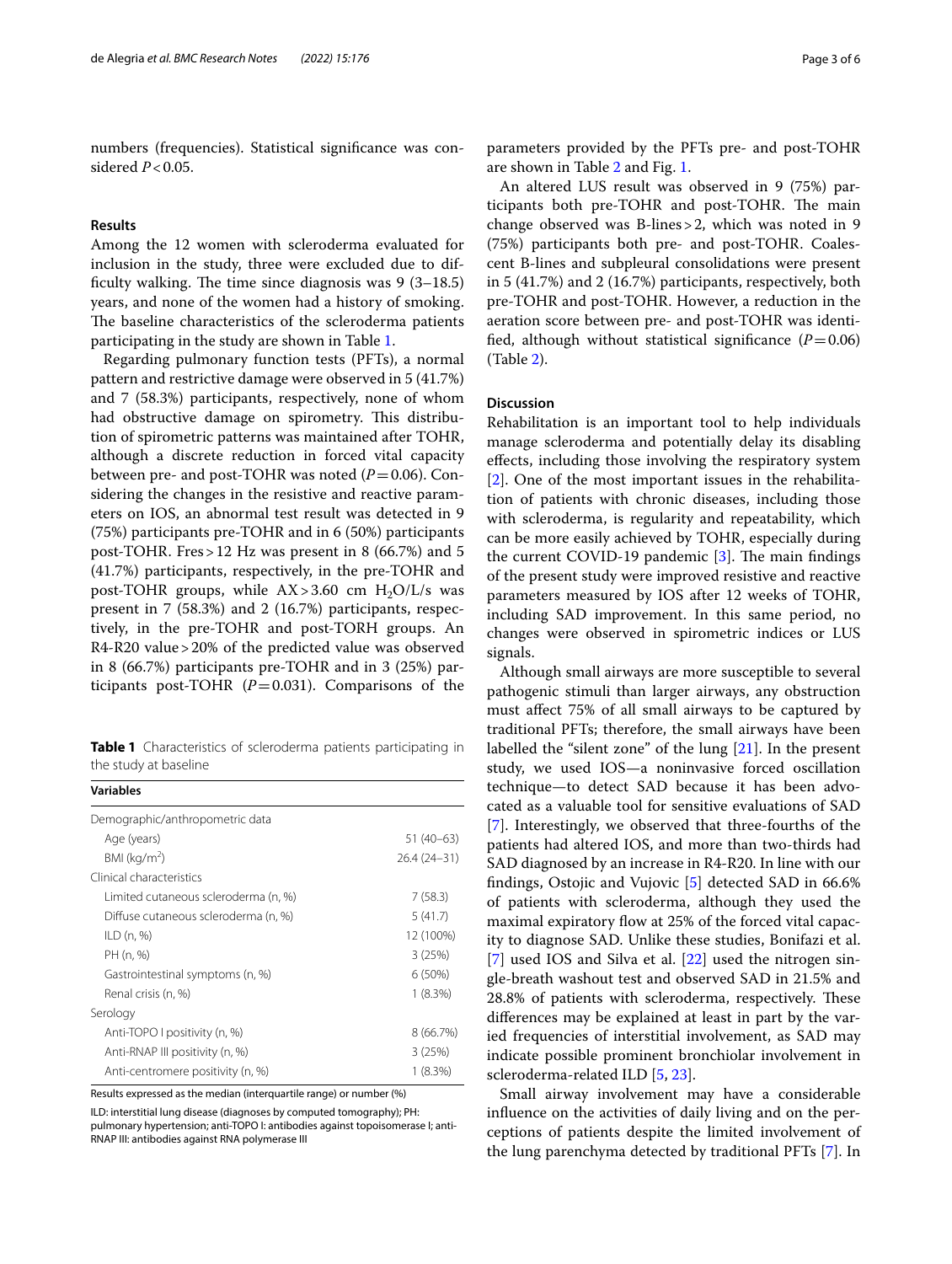<span id="page-3-0"></span>

|  |  |  |  |  | Table 2 Pulmonary function parameters and lung ultrasound signals assessed pre- and post-therapist-oriented home rehabilitation |  |
|--|--|--|--|--|---------------------------------------------------------------------------------------------------------------------------------|--|
|--|--|--|--|--|---------------------------------------------------------------------------------------------------------------------------------|--|

| <b>Variables</b>                    | Pre-TOHR            | Post-TOHR           | Absolute delta                | P-value |
|-------------------------------------|---------------------|---------------------|-------------------------------|---------|
| Spirometry                          |                     |                     |                               |         |
| FVC (% predicted)                   | 72.6 (65-89)        | 74.5 (67-92)        | $1.9(0.4-3.2)$                | 0.06    |
| $FEV1$ (% predicted)                | 71.3 (64.1-83.7)    | 74.1 (68-88)        | $2.8(0.2-5.3)$                | 0.07    |
| FEV <sub>1</sub> /FVC (% predicted) | 99.2 (95.8-102)     | 100 (99-104)        | $1.5(0.1 - 3.5)$              | 0.13    |
| $FEF_{25-75%}$ (% predicted)        | $67.3(55.7 - 72.5)$ | $77.1(63 - 127)$    | $6.5$ ( $-5.3$ to 14.7)       | 0.24    |
| Impulse oscillometry                |                     |                     |                               |         |
| Fres (Hz)                           | $18.9(12 - 27)$     | $11(10-21)$         | $-5(-6.2 \text{ to } -1.3)$   | 0.002   |
| $Rm$ (cmH <sub>2</sub> O/L/s)       | 4.44 (3.18-5.38)    | 3.94 (2.57-4.91)    | $-0.58$ ( $-1.5$ to 0)        | 0.091   |
| R4 (cmH <sub>2</sub> O/L/s)         | 5.27 (4.07-7.97)    | $4(2.85 - 6.03)$    | $-1.2$ ( $-4.3$ to $-0.2$ )   | 0.034   |
| R4 (% predicted)                    | 150 (109-171)       | 126 (89-151)        | $-18(-44.3 \text{ to } -4)$   | 0.021   |
| R6 (cmH <sub>2</sub> O/L/s)         | $4.66(3.29 - 5.62)$ | $3.82(2.77 - 5.36)$ | $-0.86$ ( $-1.8$ to $-0.1$ )  | 0.034   |
| R6 (% predicted)                    | 146 (109-170)       | 128 (87.8-149)      | $-23.5$ ( $-33.8$ to $-0.5$ ) | 0.014   |
| $R10$ (cmH <sub>2</sub> O/L/s)      | $4.55(3.24 - 5.41)$ | 3.61 (2.69-4.92)    | $-0.6$ ( $-2$ to $-0.1$ )     | 0.041   |
| R10 (% predicted)                   | 144 (103-165)       | $126(91.3 - 140)$   | $-14$ ( $-38.5$ to $-3.5$ )   | 0.025   |
| R20 (cmH <sub>2</sub> O/L/s)        | $4.45(3.03 - 5.14)$ | $3.55(2.6-4.6)$     | $-0.6$ ( $-1.6$ to 0.2)       | 0.099   |
| R20 (% predicted)                   | 128 (88-150)        | 117 (80-137)        | $-13.5$ ( $-35$ to $-12.3$ )  | 0.18    |
| R4-R20 (cmH <sub>2</sub> O/L/s)     | $1.18(0.79 - 2.72)$ | $0.44(0.2 - 0.79)$  | $-0.32$ ( $-2.2$ to $-0.03$ ) | 0.021   |
| AX (cmH <sub>2</sub> O/L)           | $4(2.33 - 5.22)$    | $2.17(0.79 - 2.80)$ | $-1.2$ ( $-3.1$ to $-0.2$ )   | 0.002   |
| Lung ultrasound                     |                     |                     |                               |         |
| $B$ -lines $> 2$                    | $3.5(0.5 - 8.8)$    | $2.5(0.3-5.8)$      | $-1$ ( $-1.8$ to 0)           | 0.07    |
| Coalescent B-lines                  | $0(0-2.8)$          | $0(0-2.8)$          | $0(0-0)$                      |         |
| Subpleural consolidations           | $0(0-0)$            | $0(0-0)$            | $0(0-0)$                      |         |
| Aeration score (points)             | $6(0.5 - 15.8)$     | $4.5(0.25 - 13.5)$  | $-1$ ( $-1.8$ to 0)           | 0.06    |

Results expressed as the median (interquartile range)

TOHR: therapist-oriented home rehabilitation; FVC: forced vital capacity; FEV<sub>1</sub>: forced expiratory volume in one second; FEF<sub>25-75%</sub>: forced expiratory flow during the middle half of the FVC; Fres: resonance frequency; Rm: mean resistance between 4–20 Hz; R4: resistance at 4 Hz; R6: resistance at 6 Hz; R10: resistance at 10 Hz; R20: resistance at 20 Hz; R4-R20: heterogeneity of resistance between 4–20 Hz; AX: area under the reactance curve



<span id="page-3-1"></span>fact, one of the most striking fndings of our study was the improvement in SAD post-TOHR. Yakut et al. [[24](#page-5-19)] compared the efects of supervised exercise and a home exercise programme in patients with scleroderma for 12 weeks and observed that pulmonary function assessed by spirometry and by the difusing capacity for carbon monoxide and the severity of dyspnoea improved signifcantly only in the group engaging in supervised exercises (*P*<0.05). Notably, improvement in traditional PFTs has not been described in chronic lung diseases after rehabilitation  $[25]$  $[25]$ . Thus, we hypothesized that the improvement in SAD observed in our study may be related to changes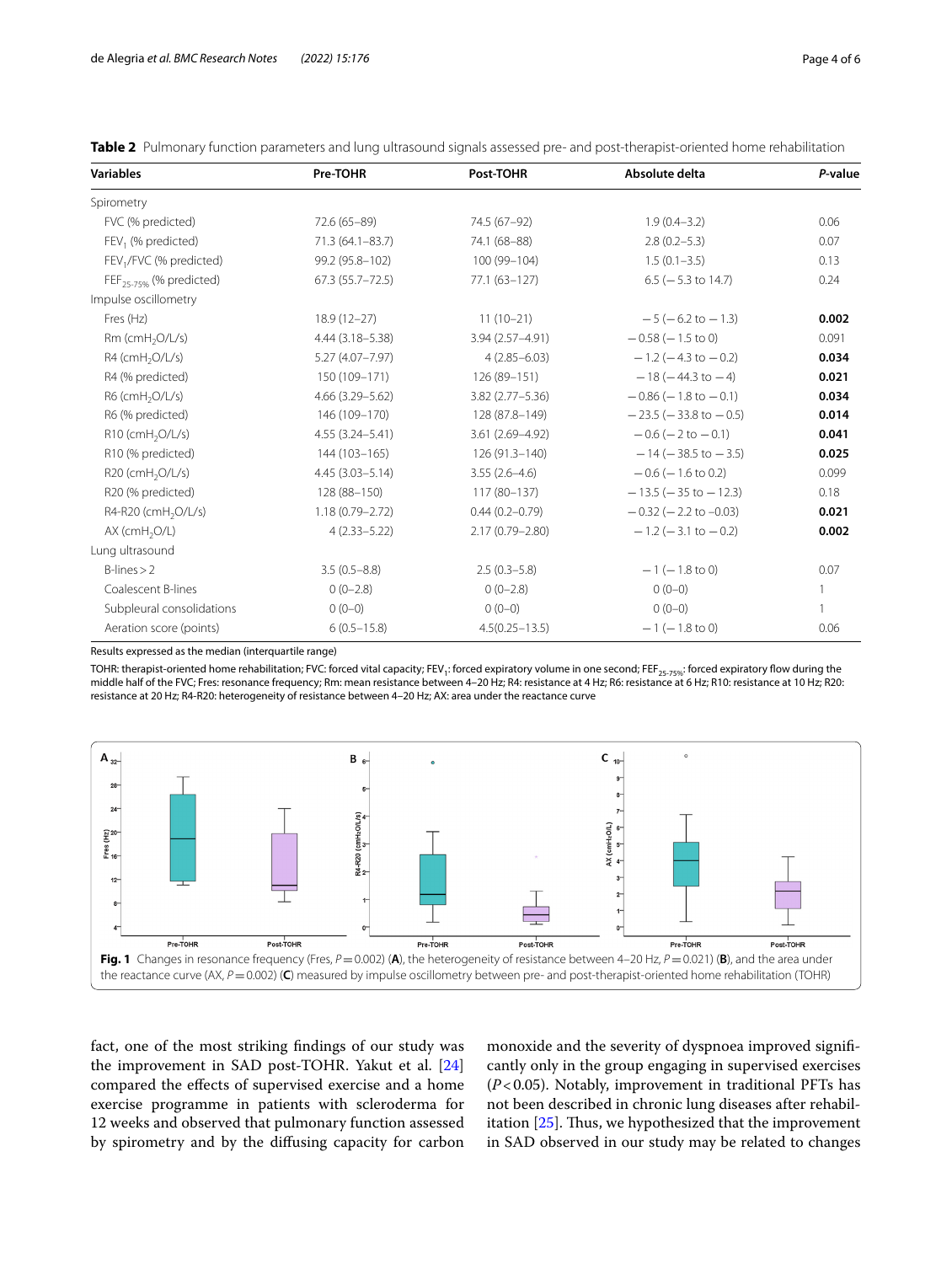at the bronchiolar level that are not captured by the PFTs routinely used in clinical practice.

We used LUS in the present study because in addition to safety, accessibility, execution speed, reproducibility, low cost, and good patient acceptance, it can be repeated in a very short period due to the absence of ionizing radiation and has a rate of concordance with CT greater than 80% for the detection of ILD [[26\]](#page-5-21). B-lines, which are signs of increased density of the peripheral lung parenchyma with partial loss of aeration indicative of pulmonary interstitial syndrome, were present at baseline in approximately three-quarters of our patients [\[27,](#page-5-22) [28](#page-5-23)]. In our sample, coalescent B-lines were also frequent, which generally correspond to the ground-glass opacity pattern on CT and thus a high-grade interstitial syndrome [\[20](#page-5-15)]. Importantly, few changes in the aeration score between pre- and post-TOHR were found in our sample, indicating the irreversibility of LUS signals with the exercise programme implemented.

In conclusion, our preliminary fndings suggest that TOHR improved the resistance and reactance (including SAD) measured by IOS in a sample of women with scleroderma-associated interstitial lung disease. However, TOHR did not cause any change in spirometric and ultrasound findings. These positive pulmonary function results are promising if we consider that they were obtained with a simple exercise programme that has the advantage of promoting physical activity by stimulating a healthier lifestyle and can serve as a useful support for pharmacological therapies.

# **Limitations**

Our study also has limitations. First, the study involved a small number of women. Second, we only evaluated women in our sample. However, most scleroderma patients are women, with a ratio of approximately 8:1 [[29\]](#page-5-24), and sex accounts for 30% of the variation in lung function, thus supporting sex-diferentiated interpretive strategies  $[30, 31]$  $[30, 31]$  $[30, 31]$  $[30, 31]$  $[30, 31]$ . Third, we did not assess exercise tolerance and quality of life, although exercise has previously been demonstrated to be benefcial for these measures in people with scleroderma [[32,](#page-5-27) [33](#page-5-28)]. Fourth, LUS has poor specificity and does not provide information on pulmonary morphology, and these fndings need to be confirmed by CT. Whether the LUS is sufficiently sensitive to detect changes in the extent of lung disease over time remains to be determined in large samples. Because of advances in lung elastography (LEG) in recent decades, interest in its use to provide a qualitative and quantitative assessment of tissue elasticity has been increasing. Combining LUS with LEG could provide a more robust, quantitative method for evaluating superfcial lung stifness [\[34](#page-5-29), [35\]](#page-5-30). A prospective trial with a larger number of

individuals with scleroderma who can be compared with a control group is necessary to generalize our results.

## **Abbreviations**

AX: Area under the reactance curve; CT: Computed tomography; Fres: Resonance frequency; ILD: Interstitial lung disease; IOS: Impulse oscillometry; LEG: Lung elastography; LUS: Lung ultrasound; PFT: Pulmonary function test; Rm: Mean resistance between 4–20 Hz; Rrs: Respiratory system resistance; R4–R20: Heterogeneity of resistance between 4–20 Hz; SAD: Small airway disease; TOHR: Therapist-oriented home rehabilitation.

#### **Acknowledgements**

Not applicable.

#### **Author contributions**

SGA, PFL, IOF, TTM and AJL designed the study and drafted the manuscript. PFL and AJL performed the lung function tests. PFL and TTM performed the lung ultrasound scans and assigned the scores. All authors read and approved the fnal manuscript.

# **Funding**

This study was supported by the Conselho Nacional de Desenvolvimento Científco e Tecnólogico (CNPq; Grant Number #302215/2019-0), Brazil, and the Fundação Carlos Chagas Filho de Amparo à Pesquisa do Estado do Rio de Janeiro (FAPERJ; Grant Numbers #E-26/202.679/2018 and #E-26/010.002124/2019), Brazil.

#### **Availability of data and materials**

The datasets used and/or analysed during the current study available from the corresponding author on reasonable request.

## **Declarations**

#### **Ethics approval and consent to participate**

This study was approved by the Research Ethics Committee of the Pedro Ernesto University Hospital (CAAE-52759521.2.0000.5259). Written informed consent was obtained from all the participants in this study.

#### **Consent for publication**

Not applicable.

#### **Competing interests**

The authors declare that they have no competing interests.

#### **Author details**

<sup>1</sup> Post-Graduation Programme in Medical Sciences, School of Medical Sciences, State University of Rio de Janeiro (UERJ), Boulevard 28 de Setembro, 77, Vila Isabel, Rio de Janeiro 20551-030, Brazil. <sup>2</sup> Department of Pulmonology, Piquet Carneiro Policlinic, State University of Rio de Janeiro (UERJ), Avenida Mal. Rondon, 381, São Francisco Xavier, Rio de Janeiro 20950-003, Brazil. <sup>3</sup> Post-Graduation Programme in Rehabilitation Sciences, Augusto Motta University Centre (UNISUAM), Rua Dona Isabel, 94, Bonsucesso, Rio de Janeiro 21032-060, Brazil.

## Received: 26 February 2022 Accepted: 5 May 2022 Published online: 15 May 2022

## **References**

- <span id="page-4-0"></span>1. Brignoli E, Frassanito P, Vercesi E, Ferretti C, Felicetti G, Maestri R, et al. Rehabilitation in systemic sclerosis: proposed personalised rehabilitation programme. G Ital Med Lav Ergon. 2018;40(4):248–56.
- <span id="page-4-1"></span>2. Murphy SL, Poole JL, Chen YT, Lescoat A, Khanna D. Rehabilitation interventions in systemic sclerosis: a systematic review and future directions. Arthr Care Res. 2022;74(1):59–69.
- <span id="page-4-2"></span>3. Waszczykowski M, Dziankowska-Bartkowiak B, Podgórski M, Fabiś J, Waszczykowska A. Role and efectiveness of complex and supervised